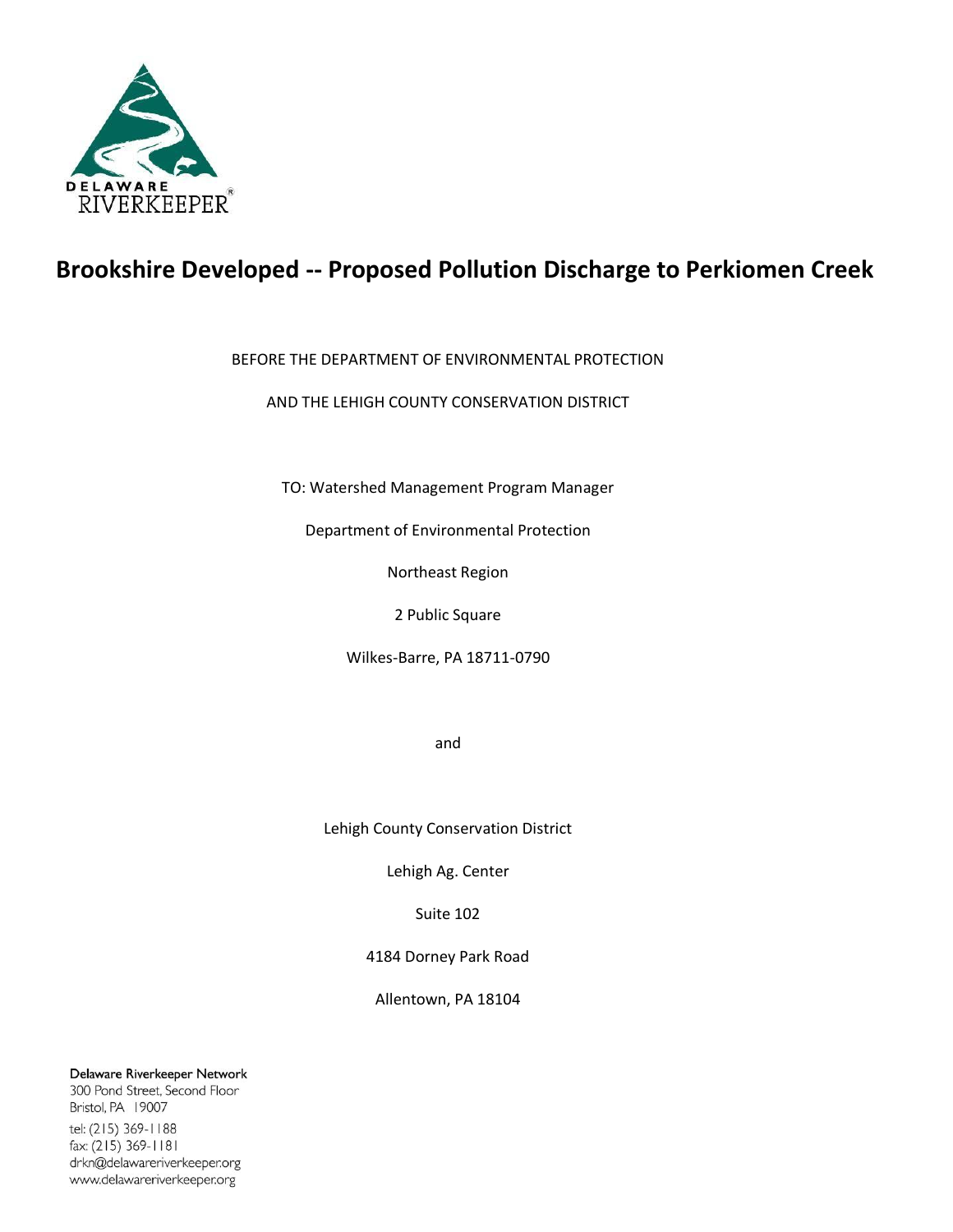## IN RE: NPDES INDIVIDUAL PERMIT APPLICATION FOR DISCHARGE

### OF STORMWATER ASSOCIATED WITH CONSTRUCTION ACTIVITIES

#### **BROOKSHIRE PARTNERS - PAI023907002**

PROPOSED DISCHARGE OF STORMWATER TO PERKIOMEN CREEK

(Pa. Bulletin Notice, March 24, 2007, vol. 37, no. 12, page 1350)

#### **WRITTEN TESTIMONY FOR PUBLIC HEARING**

September 26, 2007 at 7:00 pm. at the Upper Milford Township Municipal Building

Submitted by: Faith Zerbe, Biologist, Delaware Riverkeeper Network

September 26, 2007

Brookshire Subdivision NPDES Public Hearing,

PA Department of Environmental Protection,

Watershed Management Program, 2 Public Square, Wilkes Barre, PA 18711

Over two years of citizen complaints and at least an entire year of inspection reports listing the same deficiencies over and over without resolution reveals a pattern of total disregard for the E&S control regulations by Brookshire. There is no excuse for a situation of this magnitude to have continued for more than two years without the applicant and the subcontractors being held responsible. In short, the environmental regulations that should have protected the Perkiomen Creek during the construction of the Brookshire Development have been a total sham.

That said, Delaware Riverkeeper Network is submitting this testimony as part of this hearing to help protect the Upper Perkiomen from any further assaults by Brookshire and recommend the following be considered by PA DEP. DRN commends the PA DEP for holding this needed hearing.

On reviewing the proposed individual permit application, we agree with others that the permit application is incomplete, incorrect, and fails to demonstrate compliance with PA DEP's requirements. Furthermore, Brookshire's total disregard for site housekeeping, the unnecessary assaults and sediment laden pollution already suffered by this high quality stream and wetlands and the inability and incompetence for the applicant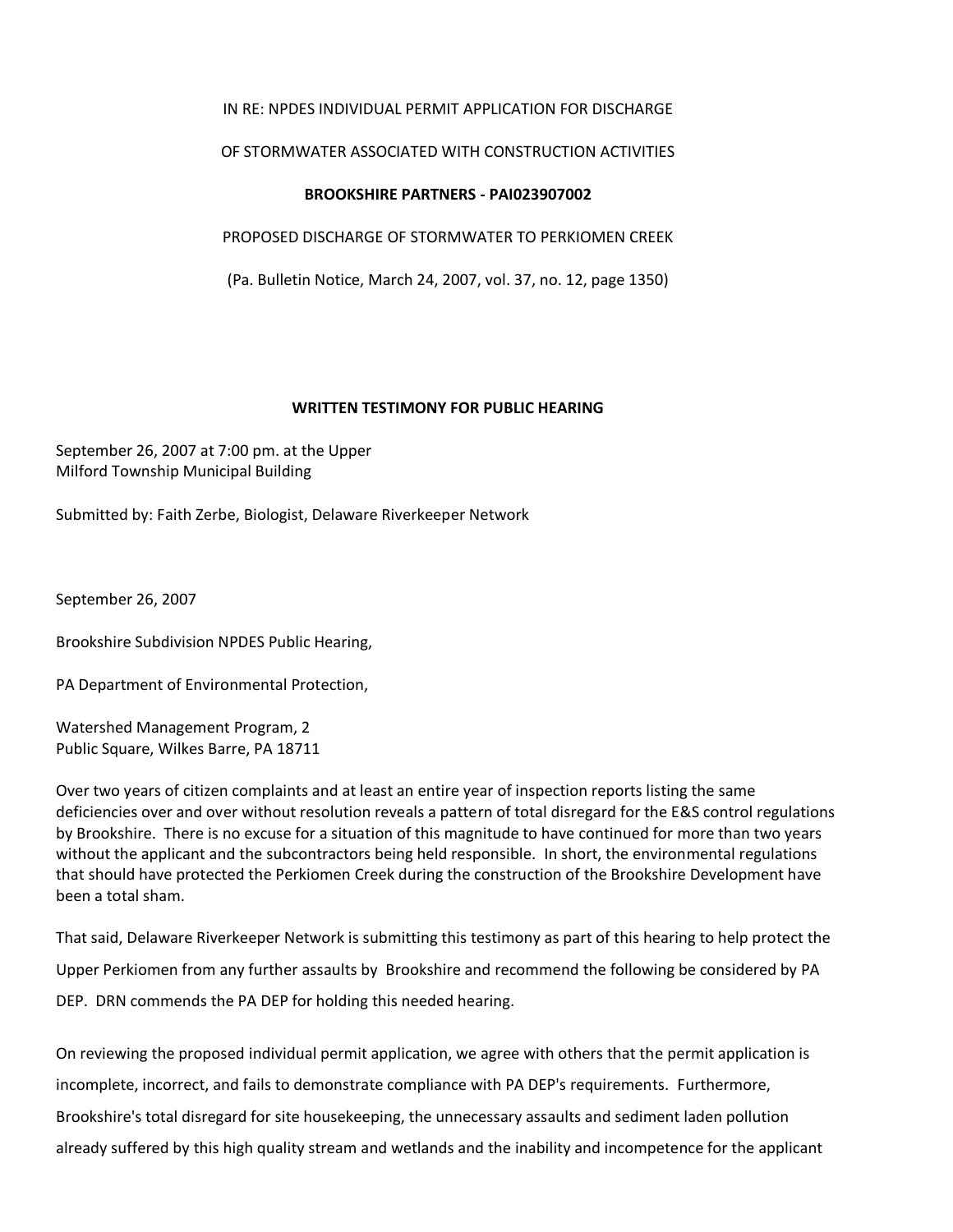to mitigate problems on site, lead DRN to recommend that PA DEP deny this individual NPDES permit application and require a non-discharge alternative for this developer to continue work. Furthermore, DEP cannot allow Brookshire to move forward without the applicant proving that they are capable of continuing the work without any other harm to the stream and adjacent neighboring property. This will entail a complete overhaul of the existing permit application. It is obvious from the applicant's past track record and dismal attempt at selfregulating that strict guidance and oversight is necessary and results must be required before additional development activities are allowed to commence.

Delaware Riverkeeper Network is alarmed that as part of the original permitting process, Brookshire ignored and/or overlooked the existing use of "high quality designation" of the Upper Perkiomen creek and instead was allowed to move forward under a general permit for CWF. It appears that Socio-economic Justification (SEJ) was not even considered for this permit and even so, a residential development should not qualify as SEJ in the first place. This lack of oversight is unacceptable. Both Brookshire and PA DEP should have recognized the antidegradation requirement afforded High Quality streams and an individual permit should have been submitted and required back in 2002.

In addition, in December 2006, over 70 co-petitioners came together to submit a petition to the PA DEP EQB to upgrade the upper Perkiomen Watershed to Exceptional Value - this petition was based on, among other things, benthic data collected and analyzed by Stroud Water Research Center and Delaware Riverkeeper Network that indicated that the Upper Perkiomen was deserving of a higher designation due to its diverse biological community and its comparability to other EV streams in the region. This petition and the EV nature of the Upper Perkiomen need to be considered as part of this hearing process. The petition, which was submitted as part of the hearing request, includes data and many EV qualities and characteristics of the Upper Perkiomen that make it deserving of this designation. Over 23 restoration projects have been implemented to help bring the Upper Perkiomen up to this exceptional value designation and we cannot allow for irresponsible development practices to throw those improvements away.

PA DEP Water Quality and Standards biologists have sampled the Upper Perkiomen for this upgrade petition this past March. No action should be taken for this permit unless DEP requires the permittee comply as the existing use of the Upper Perkiomen is Exceptional Value and not High Quality - again, a non-discharge alternative would have to be implemented as part of the anti-degradation rules.

DRN is also concerned that stations sampled as part of this upgrade process may have already been compromised by Brookshire's detrimental landuse practices as sediment often covers and suffocates benthic communities and one of DEP's sample stations is located less than one mile downstream from this development site. DEP needs to address this concern when looking at the petition..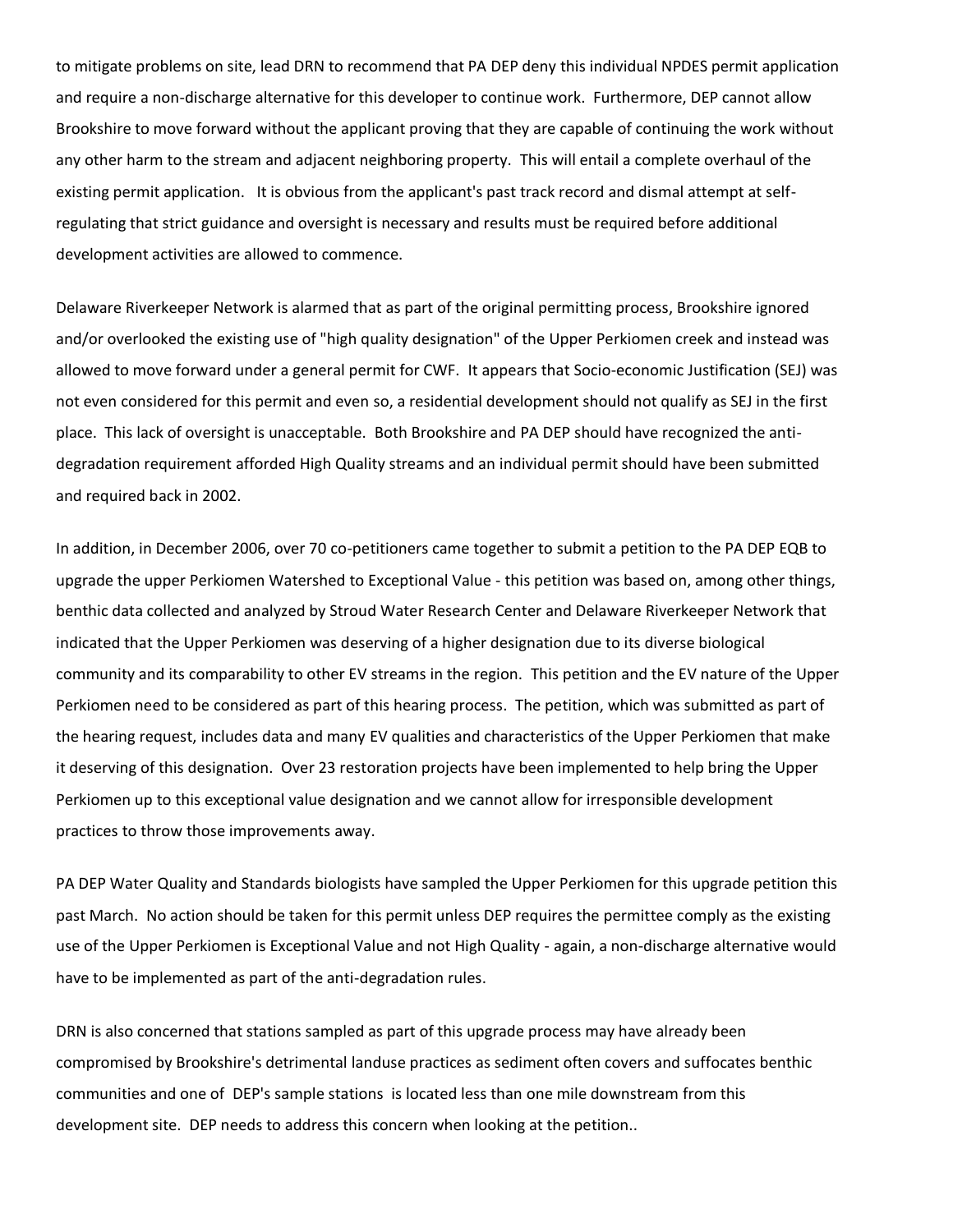Specific Recommendations we have for the PA DEP include:

- 1) A completely new E&S plan and stormwater management plan should be designed taking into consideration the obvious erodibility of the Brookshire site soils and the site's steep slopes - this E & S Plan, as required by the antidegradation requirement must include Special Best Management Practices and only employ a non-discharge alternative for stormwater. Post-Construction Stormwater Management Plans must undergo a thorough anti-degradation review process that evaluates and requires a non-discharge alternative. Non-discharge alternatives should be required particularly in this case due to past violations and inadequacies of the general permit to attempt to mitigate damage already done to the stream.
- 2) A non-discharge alternative must be implemented and strict oversight and sustained monitoring of this site by effective agency personnel involving both LCCD and PA DEP inspectors is needed if Brookshire is to move forward with their development
- 3) A plan of action set in place to immediately address citizen complaints and immediate cease and assist orders granted and fines pursued if the applicant continues to disobey requirements
- 4) Future action on this site should only be granted after Brookshire clearly demonstrates it is capable of reading and understanding their own Erosion and Sediment Pollution Control Plan and will without exception, follow each and every one of its requirements. We would forcefully suggest that before any further action is approved, Brookshire is required to produce several clean inspection reports from the LCCD indicating that they now have read and understand their own Erosion and Sediment Pollution Control Plan and will without exception follow each and every one of it's requirements. Where applicable, any further action on the site has to come after all mitigation of damaged property, wetlands, and stream health is corrected.
- 5) Until Brookshire can demonstrate some proficiency on the part of their site work contractor to read and follow directions and the construction sequences (in order as in 1,2,3...) no additional site work beyond remediation should be permitted. The only effective tool available to encourage compliance is the power of the dollar. This site should be under a stop work order until all E & S requirements are met and strict fines need to be enforced if violations are documented.
- 6) Maintenance issues and a long-term maintenance plan need to be addressed and dealt with by the applicant. In general, their existing E & S Plan won't work, because most of the measures require constant maintenance that Judd, et.al. has already shown they can't accomplish. For example, silt fence is worthless if not properly installed and maintained